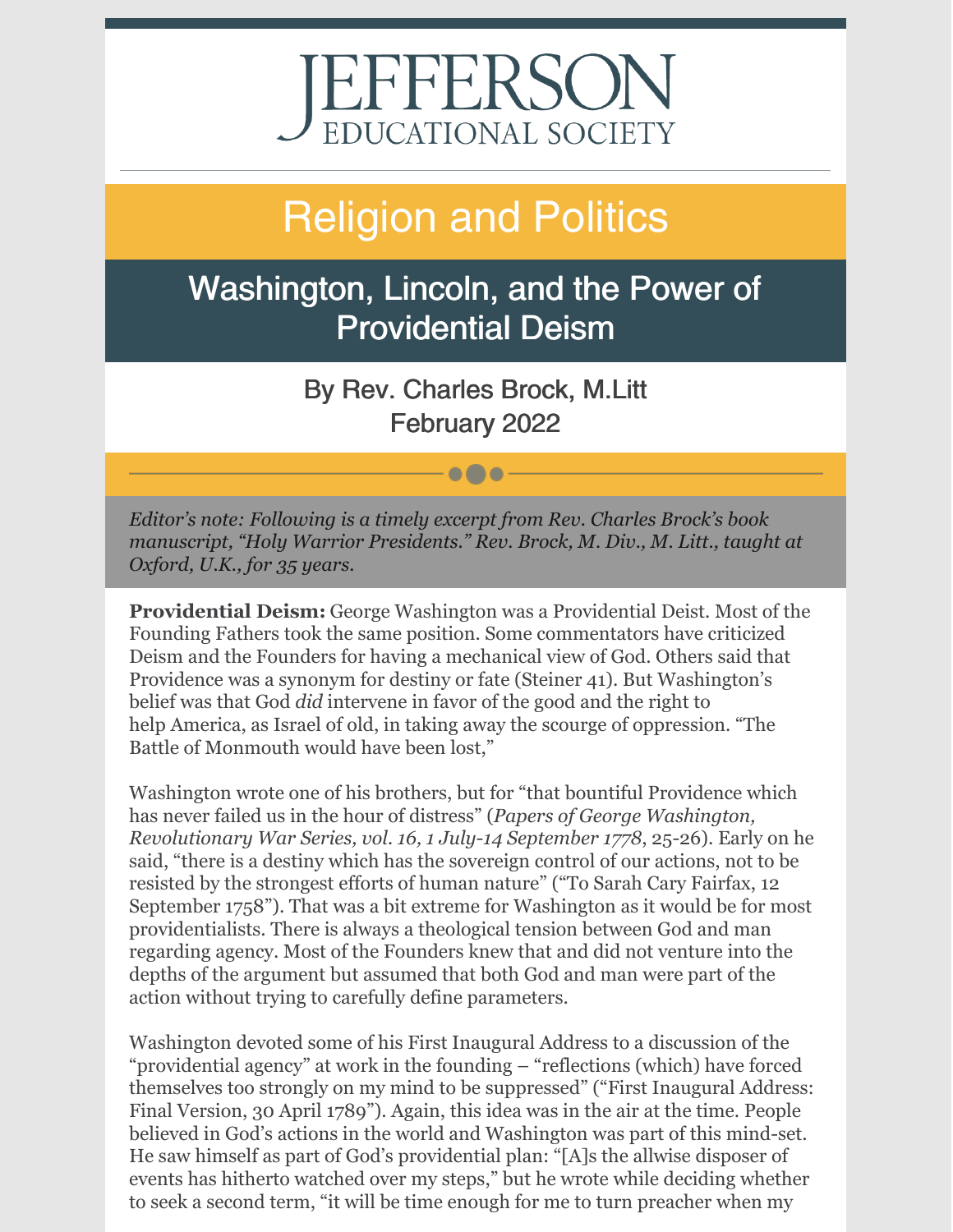present appointment ceases, and therefore I shall add no more on the Doctrine of Providence" (Brookhiser 146). He was always reticent regarding discussions of personal theology but put it very strongly how he believed about God "ruling" the nation and America's place in God's plans.<sup>[1]</sup>

Washington believed providence was the Invisible Hand that was instrumental in bringing victory in the Revolution, helped Americans set up their government, and designated that the nation was to be an example for the world of liberty and justice. Washington did not understand providence as fate or fortune as ancient Greeks or Romans sometimes used the term but understood it in the Hebrew sense of an active God who intervened in history. This is easy to criticize and is done so all the time, especially in the contemporary era. One could say that people believed in ghosts, reggae religion, mediums of all sorts, in order to justify their own beliefs. But Washington held firm, as did all the Founders, believing in a just God that was "on our side."

Deists reacted against a development of Puritanism from 1740 to 1790 known as the Great Awakening that was nurtured by George Whitefield, John Wesley, and Jonathan Edwards. There may have been class factors as well as purely religious issues because the elite were not well disposed to a religion of enthusiasm, a strong concentration on sin and forgiveness, and vividly picturing the fires of hell for the sinners contrasted with joys of heaven that awaited the evangelicals. Included in the Great Awakening was a binary thinking that makes vivid contrasts between good and evil. The Founders found this thinking awkward and probably for these reasons, they broke with Puritanism with its occasional witch hunts and often narrow views of life. An example of Washington's liberalism against Puritans was his appointment of an army chaplain John Murray, a Universalist who denied the existence of hell, which was anathema to true believers. Other army chaplains petitioned for his dismissal. But it was clear that the Founders didn't reject aspects of British and American Puritanism that fostered freedom and democracy that became so vital to the founding.

**The Mission of America:** Washington was not a philosophical theorist but a man of vast experience and enormous political savvy. He was a uniting figure allowing the radical Americans to dream their dreams, and he tried to put them into reality. He understood America to be an experiment and said in his first Inaugural Address that "the preservation of the sacred fire of liberty and the destiny of the Republican model of Government are […] staked on the *experiment* entrusted to the hands of the American people" (Dunn and Burns, *George Washington* 133). The experiment was based on Puritan covenant theology, the leading political philosophy of the English Revolution.

Washington believed in a personal providence, as when he was spared at Fort Necessity in Pennsylvania during the French and Indian War, and later extended it to the nation as a whole. In his First Inaugural Address, he devoted more than a third to pronouncements with providential considerations. Washington appealed to providence, and this is worth quoting at length as it is such a good summary of this theology:

It would be peculiarly improper to omit in this first official Act, my fervent supplications to that Almighty Being who rules over the Universe, who presides in the Councils of Nations, and whose providential aids can supply every human defect, that his benediction may consecrate to the liberties and happiness of the People of the United States, a Government instituted by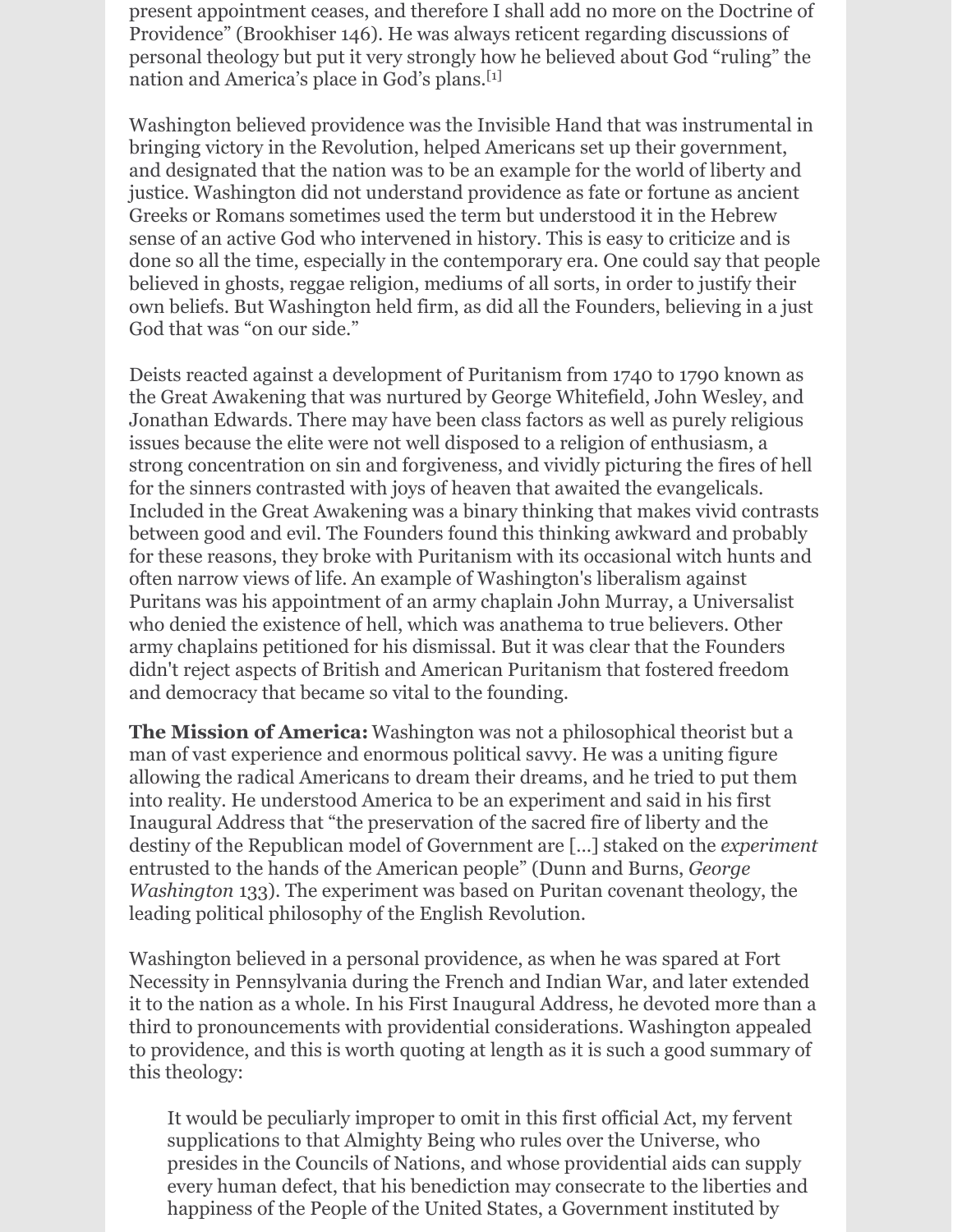themselves for these essential purposes. ... No People can be [more] bound to acknowledge and adore the invisible hand, which conducts the Affairs of men more than the People of the United States. Every step, by which they have advanced to the character of an independent nation, seems to have been distinguished by some token of providential agency. ... The Power and Goodness of the Almighty were strongly Manifested in the events of our late glorious revolution; and his kind interposition in our behalf has been no less visible in the establishment of our present equal government. In war he directed the Sword, and in peace he has ruled in our Councils" ("First") Inaugural Address: Final Version, 30 April 1789").

No one seems to have possessed a stronger doctrine of providence to understand and direct America. He fervently desired America to be a light to the world, echoing John Winthrop a century and a half earlier. Washington threw in a few Enlightenment doctrines for good measure:

A small portion of the blessed effects which our Revolution will occasion in the rest of the world; yet I enjoy the progress of human society & human happiness in anticipation. I rejoice in a belief that intellectual light will spring up in the dark corners of the earth; that freedom of enquiry will produce liberality of conduct; that mankind will reverse the absurd position that *the many* were made for *the few*; and that they will not continue as slaves in one part of the globe, when they can become freemen in another ("From George Washington to The States, 8 June 1783").

This is a crucial paragraph for Washington's idea of America's role in the world and he was assured by others that this was the right way to go. What the people told the president on his various journeys around America was that they believed that the United States had a revolutionary obligation to promote rights and liberties throughout the world (Breen, *George Washington's Journey: The President Forges a New Nation* 147). Thus, in this way, the mission of the nation was cemented.

After the French Revolution, Washington rejoiced that "the American Revolution [had] been productive of happy consequences on both sides of the Atlantic" ("From George Washington to Catharine Sawbridge Macaulay Graham, 9 January 1790"). The welfare of America is intimately linked with the "welfare of all humanity" (Gottschalk 135). In a letter from Washington to the French minister on Jan 1, 1796:

Born, Sir, in a land of liberty [meaning Virginia]; having early learned its value; having engaged in a perilous conflict to defend it; having, in a word, devoted the best years of my life to secure its permanent establishment in my own country; my anxious recollections, my sympathetic feelings, and my best wishes are irresistibly excited, whensoever, in any country, I see an oppressed nation unfurl the banners of Freedom" ("From George Washington to Pierre August 1796e Adet, 1 January 1796").

In summary on Washington's view of the global mission of America, he believed that America had to live up to morality in order to not only win victories in war but also to show forth righteousness. Washington firmly believed that God's actions were crucial for the freedom of America and that God had delivered America from the British, just as he had the Jews from the Egyptians. He agreed with Winthrop that America was called to be a light unto the nations, but also like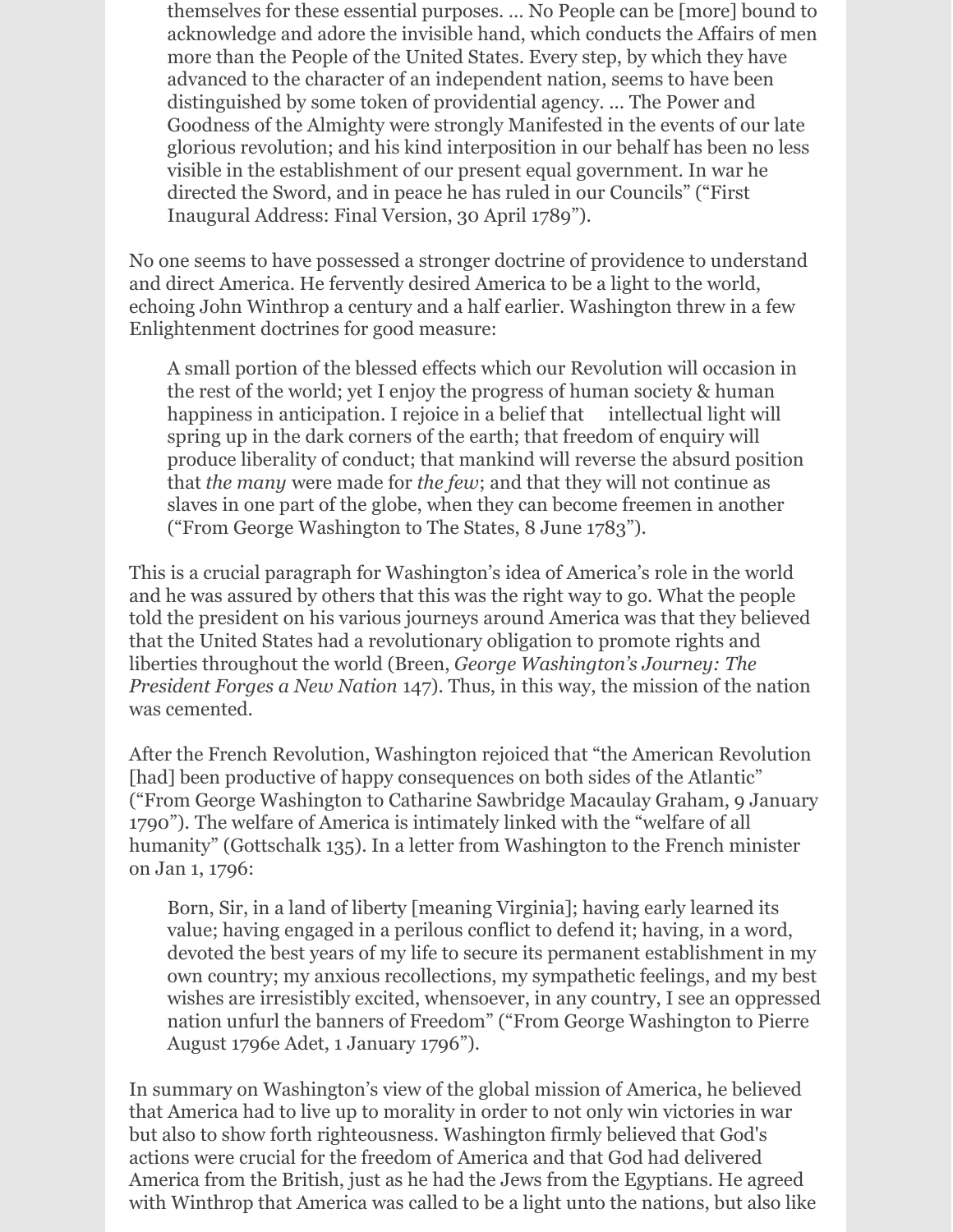Winthrop, Washington realized that sin was ever present and needed public days of repentance. He agreed with the covenant theology that God's providence would act only when there was repentance sacred and secular and he called for national days of prayer for that purpose.

Other Founders agreed with this political international theology. Benjamin Franklin said, "Our cause is the cause of all mankind, and we are fighting for their liberty in defending our own. It is a glorious task assigned us by Providence" (Hixon 37).

Alexander Hamilton, Washington's close friend (a substitute son as many have said) and amanuensis, also agreed with the principle that America fought not only for itself but to help spread universal values. The rights America strove for during the Revolutionary period were not just for Americans, but for the whole world. They were universal natural rights, granted by God to all regardless of nationality, culture, and history – not just the whims of a particular government. Hamilton was glad that during the French Revolution slavery was thrown out and freedom embraced. In this he went beyond Washington and the Virginia patriots. In 1792, he wrote, "I desire above all things to see the equality of political rights, exclusive of all hereditary distinction, firmly established by a practical demonstration of its being consistent with the order and happiness of society" (R. Morris 124). This was both revolutionary and religious and Franklin and Hamilton agreed with the Father of the Country.

Washington and the Founders thought that one way to spread the mission of America was by immigration: "The bosom of America is open to the oppressed and persecuted of all Nations and Religions" ("From George Washington to Joshua Holmes, 2 December 1783"). Even some French agreed. Lafayette wrote to his wife, "I hope for my sake you will become a good American. It is a sentiment meant for virtuous hearts." In a letter to Lafayette, Washington used Moses, Isaiah, and Matthew:

We have opened the fertile plains of the Ohio to the poor, the needy and the oppressed of the Earth; any one therefore who is heavy laden, or who wants land to cultivate, may repair thither and abound, as in the Land of promise, with milk and honey: the ways are preparing, and the roads will be made easy ("From George Washington to Lafayette,  $25$  July 1785").

Washington wanted America to be the Promised Land for the downtrodden of the world. He used allusions to Genesis 1:28, Exodus 3:8, Isaiah 40:3-4, and Matthew 11:28:

I wish to see the sons and daughters of the world live in Peace and busily employed in the more agreeable amusement of fulfilling the first and great commandment *Increase and Multiply:* as an encouragement to which we have opened the fertile plains of the Ohio to the poor, the needy and the oppressed of the Earth, any one therefore who is heavy laden, or who wants land to cultivate, may repair thither and about, as in the Land of promise, with milk and honey: the ways are preparing and the roads will be made easy, thro' the channels of Potomac and James River" ("From George Washington to Lafayette,  $25$  July  $1785$ ").

This is amazing. How many other nations would make a claim like this? It shows the deep compassion Washington had for the oppressed of the world, not only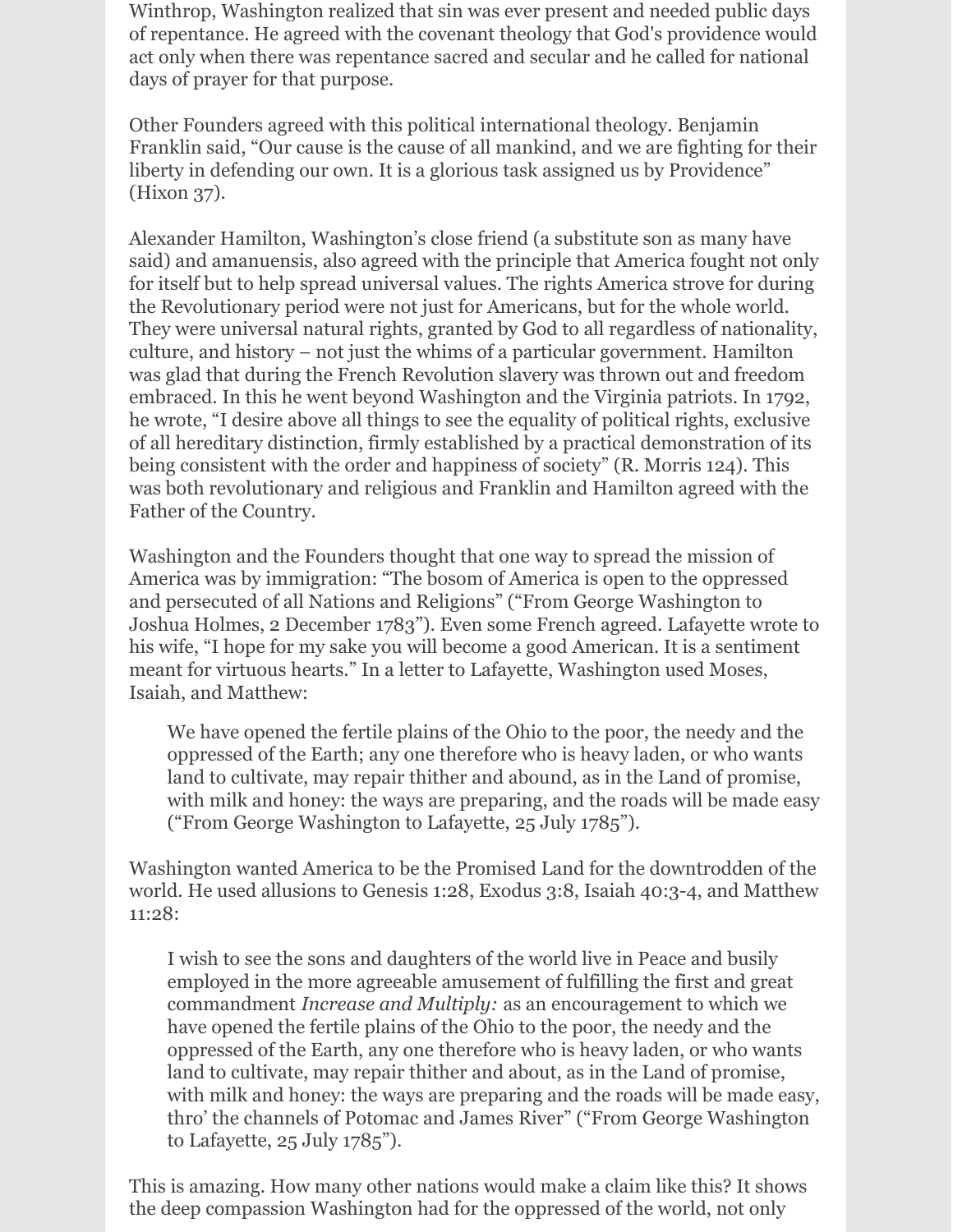Americans.

But there was a major exception to Washington's empathy. After the Revolution, America did not extend those rights to those Loyalists to the Crown – approximately 60,000 – who were imprisoned, tarred and feathered, and had their property confiscated or were murdered. Thousands lost their possessions and took to exile out of fear (Hoock). One of the basic ideas of all religions is forgiveness, which was in short supply in America at that time. Lincoln was one of the few Presidents who could extend forgiveness to his enemies and urge the nation to do the same, as he did in his Second Inaugural Address. Washington could not manage it with the Loyalists.

**Washington, the American Jews, and the Exodus Traditions:**It is interesting to see Washington's growing relation to the Jews, few on the ground as they were. [2] They were the original believers in the mountain god who stormed out of the hills as a man of war and freedom fighter or, as some would say, one holy tough terrorist. There were a number of Jewish patriots in the American Revolution. Most fled the British advances, and one congregation had its Scrolls of the Law burned by a British soldier. Washington had a temporary Jewish landlord in Germantown, and he included a Jew to participate in his presidential inaugural parade. This was unusual at the time, and it did help Jews see America as a new Promised Land and a New Jerusalem: "Like ancient Israel, it flowed with milk and honey. Modifying the hope of almost two millennia that they be gathered by God from the lands of their exile and restored to the land of Israel, Myer Moses prayed that God might bring them all to America" (Faber 130). And there have been Jews since 1789 that have seen America as the new Promised Land, and some are not happy that Orthodox Jews deem that most able Jews should settle in Israel (Cherry). America is God's substitute for Israel, many would argue. "Next year in Jerusalem" always ends the Seder celebrations (Koppelman Ross).

The congratulatory address to President Washington from the Newport, Rhode Island Jewish congregation saw their president with Old Testament allusions – this is worth quoting at length as it gives an insight how the Jews regarded his thinking:

With pleasure we reflect on those days of difficulty and danger when the God of Israel, who delivered David from the peril of the sword, shielded your head in the day of battle; and we rejoice to think that the same spirit which rested in the bosom of the great beloved Daniel, enabling him to preside over the provinces of the Babylonian Empire, rests and ever will rest upon you, enabling you to discharge the arduous duties of the Chief Magistrate of these States ... beseeching Him that the angels who conducted our forefathers through the wilderness into the promised land ... and when, like Joshua, full of days and full of honors, you are gathered to your fathers, may you be admitted into the heavenly paradise to partake of the water of life and the tree of immortality ("From George Washington to the Hebrew Congregation in Newport, Rhode Island, 18 August 1790").

Washington answered with his finely honed writing skills and spoke for toleration against bigotry, and praised the inherent natural rights that all in the United States would now have. He ended his letter, considered one of the most important statements on religious liberty, with allusions to the prophet Micah:

May the Children of the Stock of Abraham, who dwell in this land, continue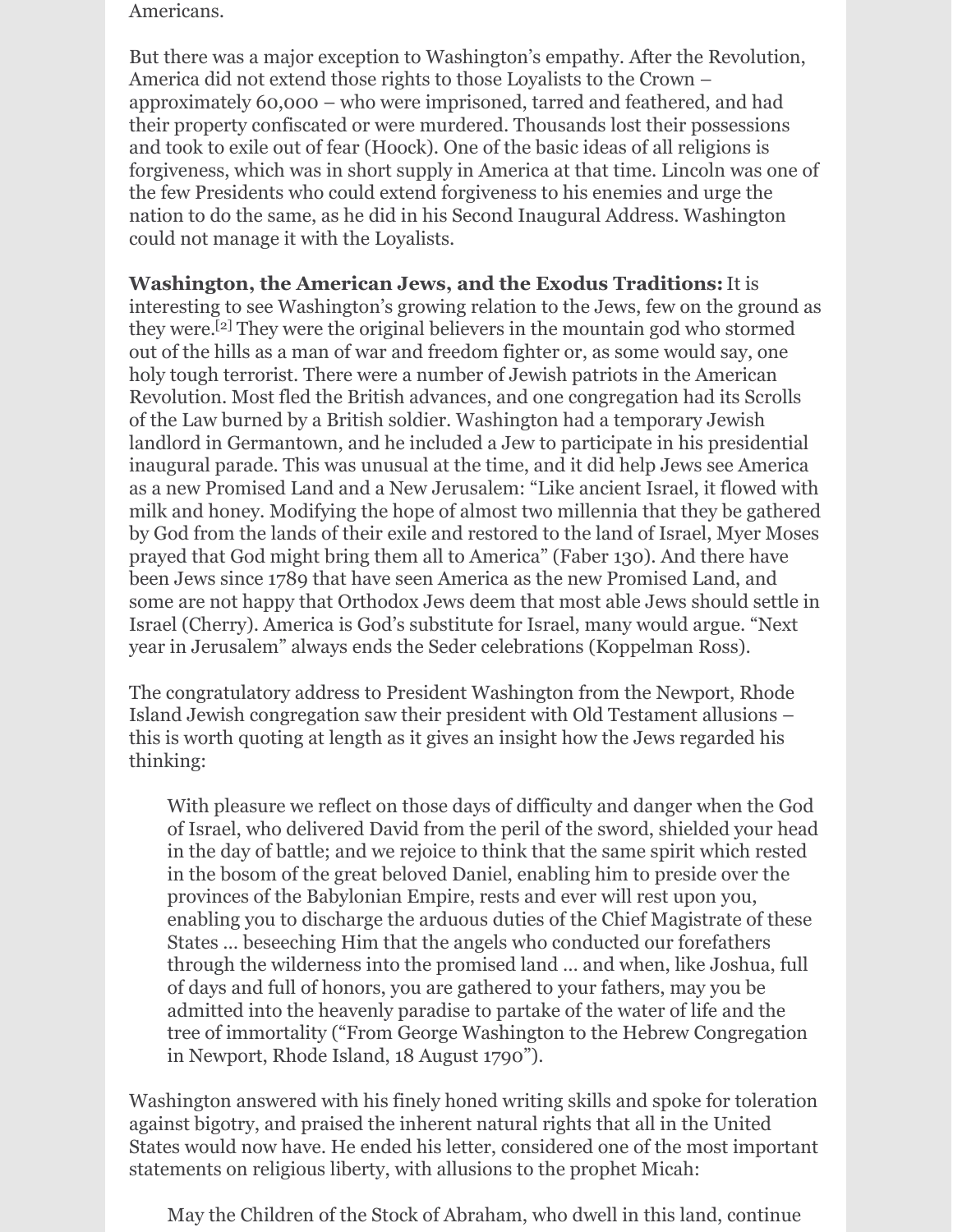to merit and enjoy the good will of the other Inhabitants, while everyone shall sit in safety under his own vine and fig tree, and there shall be none to make him afraid. May the father of all mercies scatter light and not darkness in our paths, make us all in our several vocations useful here, and in his own due time and way everlastingly happy ("From George Washington to the Hebrew Congregation in Newport, Rhode Island, 18 August 1790").

Who said Washington did not read?

Theologically, Washington made the important connection between the Mosaic exodus from Egypt and the revolution in America in a letter that includes a blessing to the Hebrew Congregation of Savannah, May 1790. He used the exodus analogy as did the earlier Puritans and innumerable sermons and political pamphlets during the revolutionary era:

May the same wonder-working Deity, who long since delivering the Hebrews from their Egyptian oppressors, planted them in the promised land, whose providential agency has lately been conspicuous in establishing these United States as an independent nation, still continue to water them with the dews of heaven and to make the inhabitants of every denomination participate in the temporal and spiritual blessings of that person whose God is Jehovah (Allen).

Here Washington takes a crucial American narrative used again and again by the Puritan founders of Massachusetts – the coming out of England to America across the sea as parallel to the coming out of Egypt and across the Red Sea – and applies it to the Jews in America.

Though the latter point does not fit with Washington's use of slaves, what is interesting is his use of Israel and America as exemplars for other nations. Much has been written about Washington's views on slavery (Wienek). He freed his own slaves at his death (but not his wife's) and sponsored the idea that slaves could fight in the Revolution and then gain their freedom. The South, however, squashed that idea, even though it probably would have brought an earlier victory.

**Washington and Jesus:** Washington had little to say about Jesus, and there seems to be only a few references to him. He was certainly a Unitarian in theology if not in membership of that church. But there is one instance when he certainly acted a lot *like* Jesus even if he did not realize it. He was having a rough time in charge of guarding the frontier in Virginia during the period of the French and Indian War. He had come to realize the terrible privations of the Americans who lived there – the raids by the Indians, the scalping, the killing – the dire poverty. He wrote:

But what can I do? If bleeding, dying! Would glut their insatiate revenge  $- I$ would be a willing offering to Savage Fury: and die by inches, to save a people! … I solemnly declare, if I know my own mind  $-$  I could offer myself a willing Sacrifice to the butchering Enemy, provided that would contribute to the peoples ease" (quoted in Stark 306).

That looks a lot like Jesus.

Excerpts from **Abraham Lincoln**

**The Second Inaugural Address:** The most important American speech ever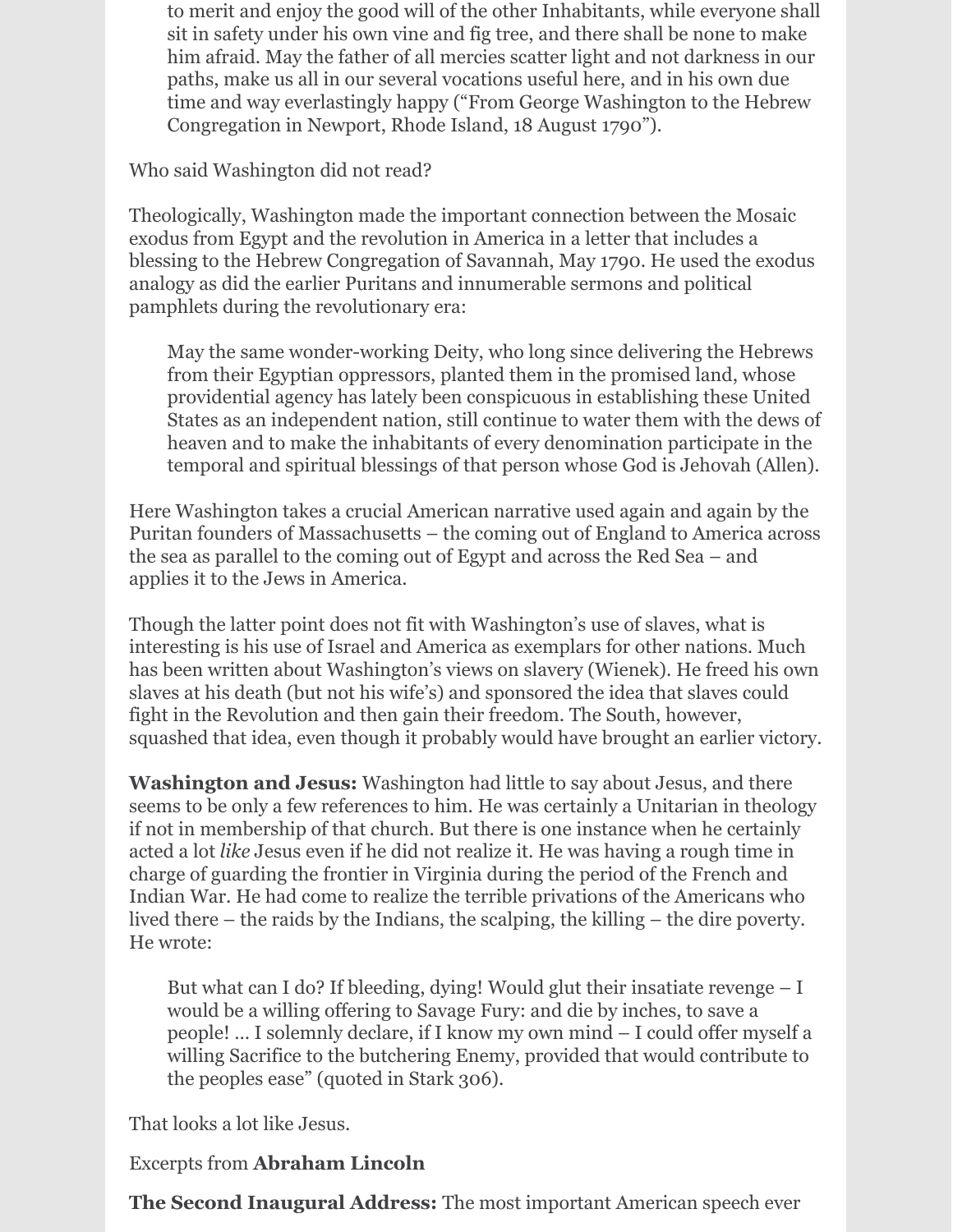that linked religion, politics, and war was Abe Lincoln's second inaugural given just weeks before he was assassinated. The letters to Eliza Gurney, the Meditation on the Divine Will, predestination doctrines, and shedding of blood for the remission of sins were crucial backdrops for this.

In his Meditation, Lincoln made crucial points: "God wills this contest, and God wills that it shall not end yet" ("Meditation on the Divine Will"). The purpose of God may well be something quite different from the purpose of either party "and yet the human instrumentalities, working just as they do, are of the best adaptation to effect His purpose" ("Meditation on the Divine Will"). But this position does not let America out of its responsibilities. Here, Lincoln again reflects his Calvinist background when he states that mankind transgresses and is culpable, yet sin can work for the glory of God. All of America must repent; all of the States agreed to have slaves at some point; otherwise, it forfeits its special role as "the last best, hope of earth" ("Annual Message to Congress"). Lincoln put the matter in context:

When our own beloved Country, once, by the blessing of God, united, prosperous and happy, is now afflicted with faction and civil war, it is peculiarly fit for us to recognize the hand of God in this terrible visitation, and in sorrowful remembrance of our own faults and crimes as a nation and as individuals, to humble ourselves before Him, and to pray for His mercy – to pray that we may be spared further punishment, though most justly deserved ("Proclamation of a National Fast Day"). The speech itself is only  $1703$  words and four paragraphs. It is laden with biblical quotes and allusions *(R. White, Lincoln's Greatest Speech: The Second Inaugural).* 

He used his concept of providence to understand the past and set the stage for the future. Frederick Douglass, the Black leader and former slave whom Lincoln relied on toward the end, said approvingly that it was "more like a sermon than a state paper" (quoted in Miller, et al. 11). However, Lincoln's words seem more like a Puritan jeremiad. Lincoln delineates a belief in a God who directs nations and expects that nations will answer for their actions. The first paragraph sums up where the nation was at the time and "is as well known to the public as to myself (… but) no prediction in regard to the future is ventured" ("Second Inaugural Address of Abraham Lincoln").

The second paragraph claims all dreaded a civil war, and all sought to avert it, though the South wanted the Union dissolved. Lincoln admitted that the government claimed no right to do no more than to restrict the growth of slavery in the new territories. But Lincoln changed the main reason for war from keeping the Union together to the question of slavery by the Emancipation Proclamation and long before the Second Inaugural. The North could not force the South to give up slavery, and they had no thought of so doing. So, the war came.

The third and longest paragraph claims that slavery, which was one-eighth of the whole population – somehow – was the true cause of the war and moves on to God's work of providence. The whole paragraph is one of his most important theological and political reflections:

Both [sides] read the same Bible and pray to the same God; and each invokes His aid against the other. It may seem strange than any men should dare to ask a just God's assistance in wringing their bread from the sweat of other men's faces; but let us judge not that we be not judged. The prayers of both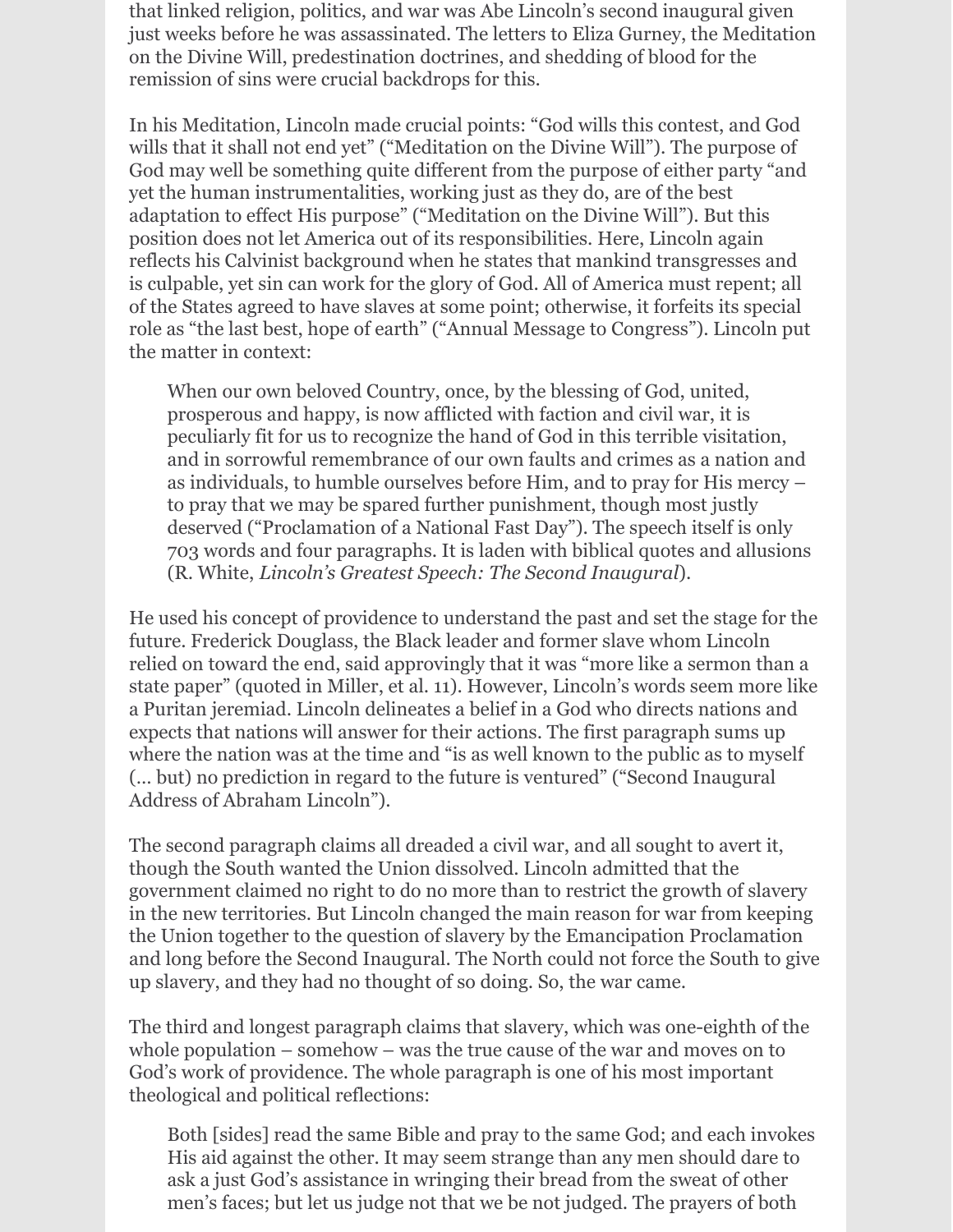could not be answered; that of neither has been answered full. The Almighty has his own purposes. 'Woe unto the world because of offences! for it must needs be that offences come; but woe to the man by whom the offence cometh' [*New King James Version, Matt. 18.7*]. If we shall suppose that American Slavery is one of those offences which, in the providence of God, must needs come, but which, having continued through His appointed time, he now wills to remove, and that he gives to both North and South, this terrible war, as the woe due to those by whom the offence came, shall we discern therein any departure from those divine attributes which the believers in a living God always ascribe to Him? Fondly do we hope – fervently do we pray – that this mighty scourge of war may speedily pass away. Yet, if God wills that it continue, until all the wealth piled by the bondman's two hundred and fifty years of unrequited toil shall be sunk, and until every drop of blood drawn with the lash, shall be paid by another drawn with the sword, as was said three thousand years ago, so still it must be said If the judgments of the Lord, are true and righteous altogether' [*New King*] *James Version*, Psalms 19.].

There are some important hermeneutics here, including the point that people who read the same Bible often arrive at very different interpretations of what is going on in their worlds. Lincoln claims that God could not answer contradictory prayers or even those of them more in the right than in the wrong. A stinging criticism of slavery is made using the irony that the well-off take their wealth from the sweat of other faces than their own.

The main point of the paragraph is that God at that time wanted the world rid of the offense of slavery, whatever God may have thought before – like Lincoln himself changing his mind. (cf. Genesis 9) It was time for humankind to grow up and to move beyond the Bible passages that support slavery. The war was God's way to settle the matter. The war would continue until there was payment in kind so that "every drop of blood drawn with the lash shall be paid by another drawn with the sword" ("Second Inaugural Address"). The speech delves into the atonement theology that Lincoln was asking Congressman William Kellogg about. The message was harsh, but for Lincoln it was essential.

Lincoln was not the first to blame both South and North. Many abolitionists claimed slavery was a national sin of the whole nation, not just the South. Among others, Harriet Beecher Stowe concludes *Uncle Tom's Cabin* with a similar point: "A day of grace is yet held out to us. Both North and South have been guilty before God, and the *Christian church* has a heavy account to answer ... this Union to be saved, but by repentance, justice, and mercy ... otherwise injustice and cruelty shall bring on nations the wrath of Almighty God" (446).

Providence would seek retribution for sins past and sins present. Reinhold Niebuhr points out that Lincoln never assumed that God was unambiguously on the North's side, unlike Julia Ward Howe's famous *Battle Hymn of the Republic*, but his concern was whether he was on God's side. He wrote, "Among all the statesmen of ancient and modern periods, Lincoln alone had a sense of historical meaning so high as to cast doubt on the intentions of both sides and to place the enemy into the same category of ambiguity as the nation to which his life was committed" (quoted in S. Smith, *Getting Over Equality: A Critical Diagnosis of Religious Freedom in America* 183).

Lincoln, too, was not free from this sin. Hating slavery, he nonetheless tolerated it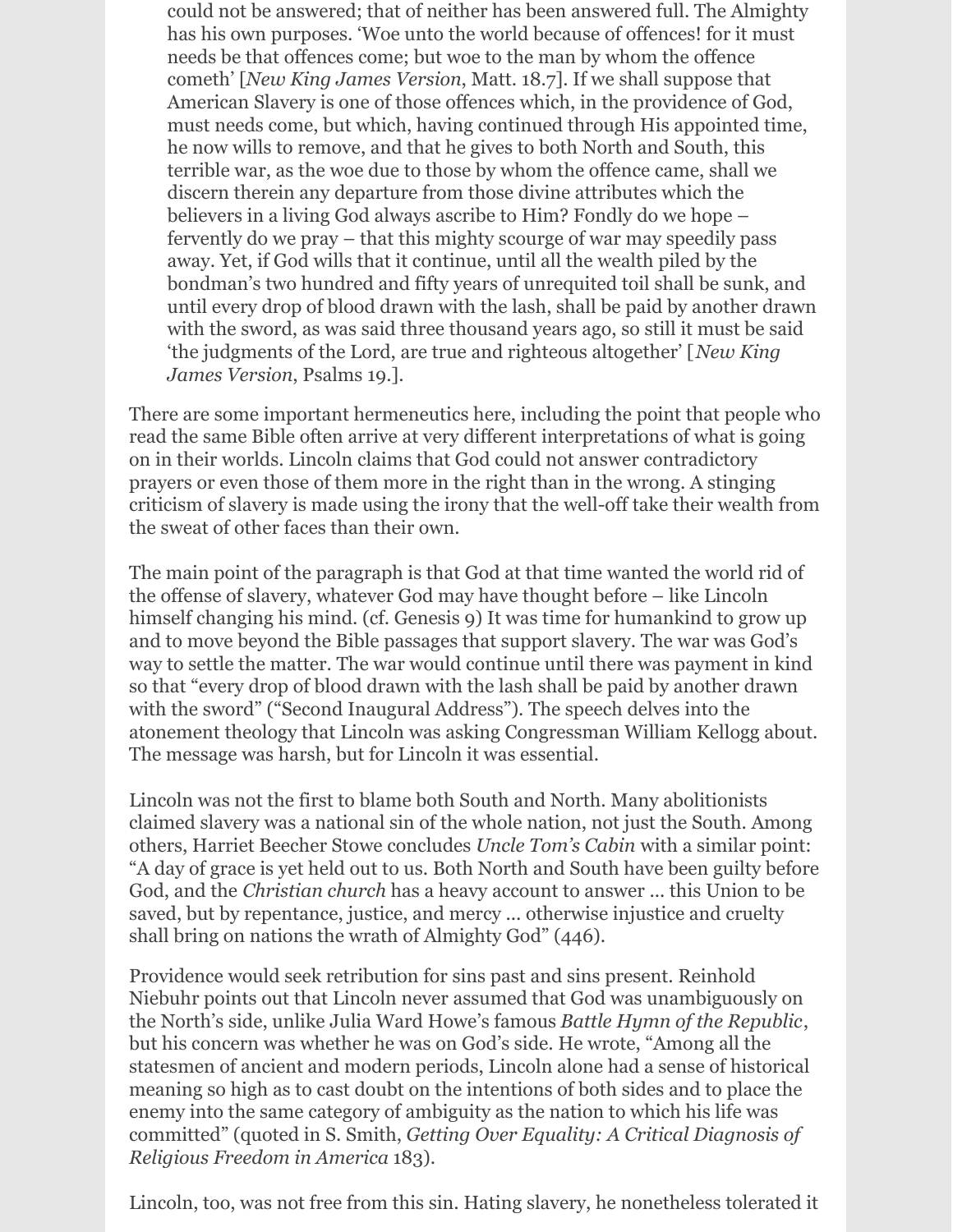until the Emancipation Proclamation signed Jan. 1, 1863, and finally not until 1864, when he pressed for the emancipation amendment to the Constitution and had been willing to allow it to continue indefinitely, hoping for gradual change, if its continuance would preserve the Union (Tackach 134). But he believed he also was implicated in God's punishment for slavery.

To the surprise of many, Lincoln blamed the Founding Era for slavery. Doubtless Lincoln would have preferred Jefferson's original draft of the Declaration of Independence that charged George III as waging "a cruel war against human nature itself, violating its most sacred right of life and liberty in the persons of a distant people who never offended him, captivating them into slavery in another hemisphere, or to incur miserable death in their transportation thither" (T. Jefferson, *The Writings of Thomas Jef erson, 1776-1781* 52). [3] But the Southern delegations insisted these words be struck from the Declaration, and for the sake of unity against Britain, the Northern colonies agreed. The blame there is on the North, too. Later in 1789, the Constitution did not outlaw slavery.

Lincoln knew that his second inaugural address might not go down well. However, he said:

I expect the latter to wear as well as – perhaps better than – anything I have produced; but I believe it is not immediately popular. Men are not flattered by being shown that there has been a difference of purpose between the Almighty and them. To deny it, however, in this case, is to deny that there is a god governing the world. It is a truth which I thought needed to be told; and as whatever of humiliation there is in it, falls most directly on myself, I thought others might afford for me to tell it" ("A Letter to Thurlow Weed").

That was brave, and few politicians then and now would be able to do and say this.

**Forgiveness and Reconciliation in the Second Inaugural:** Lincoln's final paragraph in the Second Inaugural is a heartfelt plea for reconciliation. He wrote:

With malice toward none; with charity for all; with firmness in the right, as God gives us to see the right, let us strive on to finish the work we are in; to bind up the nation's wounds; to care for him who shall have borne the battle, and for his widow, and his orphan – to do all which may achieve and cherish a just, and a lasting peace, among ourselves, and with all nations ("Second Inaugural Address of Abraham Lincoln").

This peace was not expected by many Northerners who hoped for severe retribution, and not agreed to by Southerners, such as John Wilkes Booth, who was at the Inaugural Address and who killed the president within a few weeks. Some agreed with Rev. Henry Ward Beecher, who said, "I charge the whole guilt of this war upon the … leaders of the South" (quoted in Beecher 688). Lincoln, of course, disagreed profoundly, seeing both North and South at fault.

A crucial difference exists between the end of this speech and Lincoln's famous Cooper Union Address of February 1860. He concluded that speech by saying, "Let us have faith that right makes might, and in that faith, let us, to the end, dare to do our duty as we understand it" (quoted in B. Thomas, *Abraham Lincoln: A Biography* 204). In the Second Inaugural, Lincoln's understanding had changed: "as God gives us to see the right" (qtd. in R. White, *Lincoln's Greatest Speech: The Second Inaugural* 172). Some would say that this idea comes to the same thing,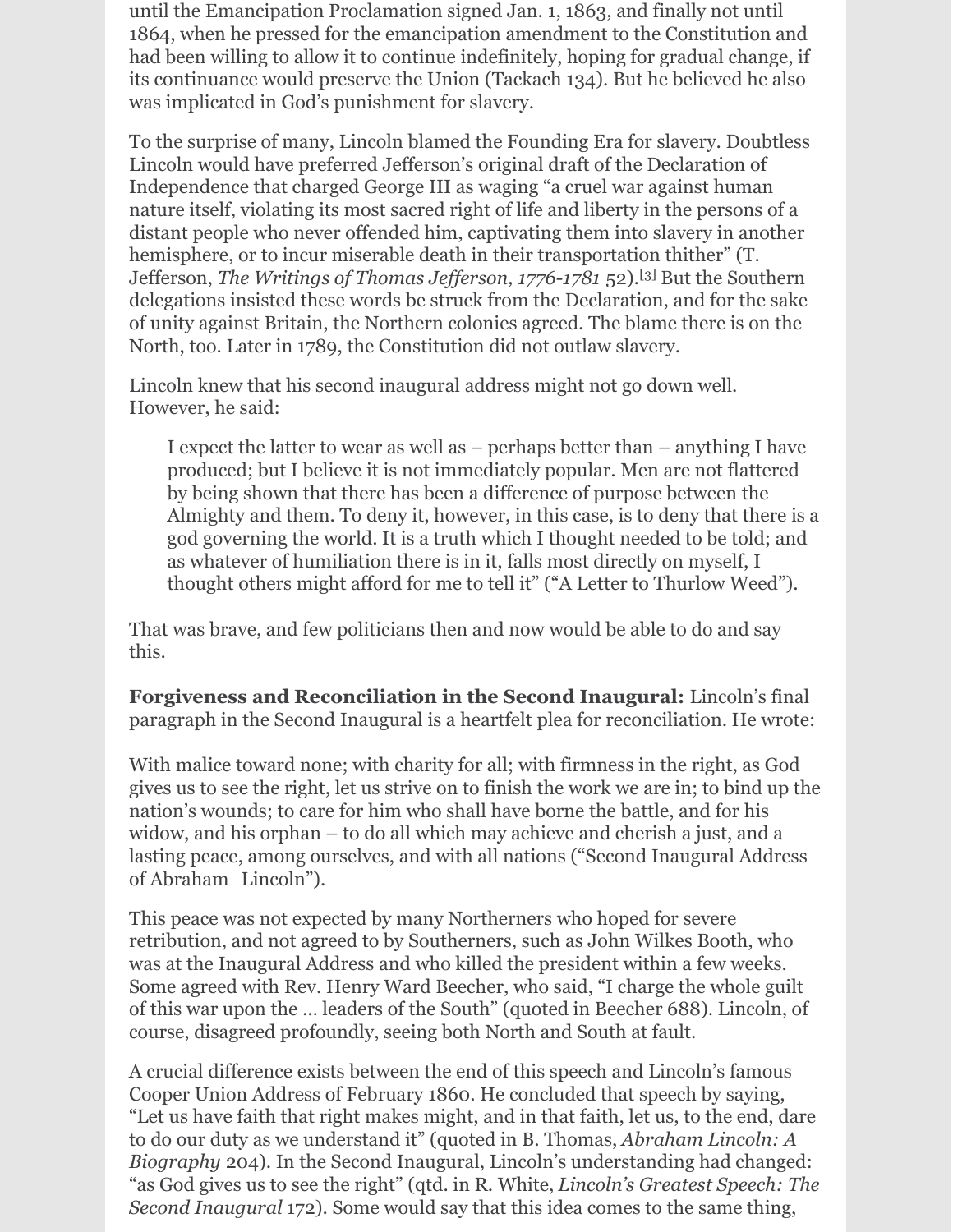and that believers simply hang their own preconceived opinions onto God, but for Lincoln this is a sincere change caused by the development of this theology. Wolf calls the speech "the climax of Lincoln's religious development" (*Lincoln's Religion* 181). As a young man Lincoln was a skeptic. In middle age, he had rediscovered the Puritan God and faith of the founders of New England.

He liked Biblical binaries. Lincoln used a famous quote that "a house divided against itself cannot stand" (quoted in Wilson and Davis 22). In his Senate campaign against Stephen Douglas in 1858, he made his argument how slavery would be resolved, claiming, "I believe this government cannot endure, permanently half slave and half free. I do not expect the Union to be dissolved – but I do expect it will cease to be divided. ... It will become all one thing, or all the other" ("Speech at Chicago, Illinois").

Yet, Lincoln believed in forgiveness and reconciliation. When he was first in office, he even tried to get a Southern slaveholder in his Cabinet. This attempt caused many to question his integrity and/or pragmatism (W. Harris 16). Charles Francis Adams, the son and grandson of presidents, said, "[Lincoln's speeches] betray a person unconscious of his position as well as the nature of the contest around him" (quoted in R. White, *A. Lincoln: A Biography* 376). He thought him "good natured, kindly," but "frivolous and uncertain" (quoted in R. White, *A. Lincoln: A Biography* 377). He also said that Lincoln's speeches "put to flight all notions of greatness" (qupted in R. White, *A. Lincoln: A Biography* 377). President of Harvard Edward Everett, the speech giver at Gettysburg with Lincoln, agreed and said, "He is evidently a person of very inferior cast of character, wholly unequal to the crisis" (qtd. in R. White, *A. Lincoln: A Biography* 372, 376). [4]

When toward the end of the War the Yankees yelled, "Richmond! Babylon is fallen!!," Lincoln made sure that there was to be no revenge, and he spared Richmond the drunken destruction that Columbia went through. To save as much of the city as possible all unneeded Union troops were sent back to camp and those who remained stacked their arms and formed fire squads helping to put out fires (Stout 437). Not only did he win the war, but he was also able to show forth acts of reconciliation – not "a person of very inferior cast of character" (a not atypical Ivy League comment at that time about one from the Midwest, but one who understood covenant theology and the love that made it work on both sides: God and man).

At various times Lincoln proclaimed nine separate days of fasting, thanksgiving, or prayer during the Civil War. The proclamation of March 30, 1863, shows not only the course of the sin of the nation according to Lincoln but also his understanding of the hand of God that leads America. He mentions how America has received many blessings that were unacknowledged, SW, and that God has been forgotten, which helped cause the Civil War ("Proclamation Appointing a National Fast Day"). It was the worst war in percentage of casualties that America ever had. Lincoln took part of the blame himself, but he refused to excoriate the South. He did not even hold Robert E. Lee and his generals in contempt, nor did Lincoln's successor Andrew Johnson put them in jail after the War. [5]

**Exporting the Dream:** Regarding the exporting of the dream of a slave-free society to other countries (though America was one of the last to free the slaves), Lincoln was modest in his views. He asserted, "It is the duty of our government neither to ferment, nor assist, such revolutions in other governments"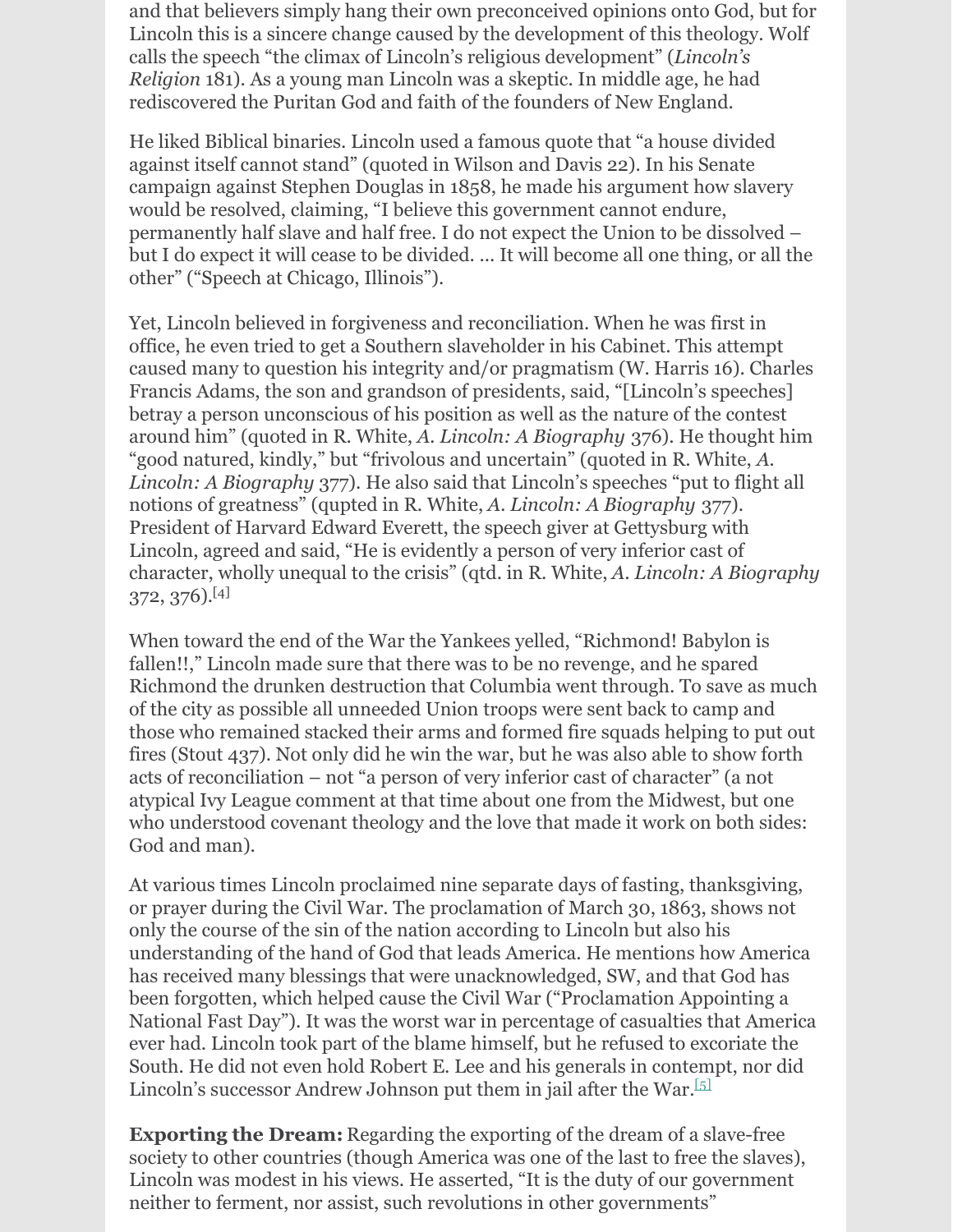("Resolutions in Behalf of Hungarian Freedom"). America is the "last, best hope of earth" because "in giving freedom to the slave, we assure freedom to the free" (quoted in Nester 158). Lincoln believed that "the Supreme Being who has never yet forsaken this favored land" would not do so in the future ("First Inaugural Address, March 4, 1861"). In his eulogy for Henry Clay in 1852, he seemed to strike a more universalist note about the mission of America:

Such a man the times demanded, and such, in the providence of God was given us. ... He loved his country partly because it was his own country, but mostly because it was a free country; and he burned with a zeal for its advancement, prosperity, and glory because he saw in such the advancement, prosperity, and glory of human liberty, human right, and human nature ("Eulogy of Henry Clay, July 6, 1852, Springfield, Illinois").

America was not only for itself, he is saying, it can advance liberty and human rights for the world.

The Civil War was partly fought to show that popular government was not an absurdity. He told his secretary John Hay, "We must settle this question now, whether in a free government the minority have the right to break up the government whenever they choose. If we fail it will go far to prove the incapability of the people to govern themselves" (quoted in Goodwin 212) A vital issue indeed, and the future of the U.S. depended on it, as did many other nations that modeled themselves after America. Lincoln thus follows the tradition of the Puritan founders along with the early presidents in seeing God's understanding the role of America as not only for itself, but for the ultimate benefit of the world. Here, indeed, is the "almost chosen nation."

#### ABOUT THE AUTHOR

The Rev. Charles Brock, an Erie native, is an Emeritus Fellow, Chaplain, and Director of Ministerial Education at Mansfield College, Oxford, UK, where he taught for 35 years. He serves as the Director of the Brock Institute for Mega Issues Education at the Jefferson and as Director of the Institute on the American Dream at Penn State Behrend. Rev. Brock is also acting minister of the First Unitarian Universalist Church of Girard, Pennsylvania. He is a founding member of the Jefferson



Education Society, where he serves as the secretary of the Board of Trustees.

#### End Notes

- 1. Matthew Stewart gets it very badly wrong indeed: "Washington's God functions chiefly as a synonym for what the ancients called variously 'chance,' 'fate,' and 'fortune."" Stewart, Matthew. Nature's God: The Heretical Origins of the American Republic. W. W. Norton & Company, 2015, 192.
- 2. Cf. Hirschfeld, Fritz. George Washington and the Jews. University of Delaware Press, 2005 Jews. numbered 1,500 to 2,500 in the 13 Colonies in 1775 – less than ½ of 1% of the total white population.
- 3. My underline.
- 4. Interestingly, Lincoln always signed "A. Lincoln" for his signature, as he did for the charter of Penn State University where I teach, a government land-grant college.
- 5. He took little notice of American Indians and their sufferings, and on one meeting at the White House